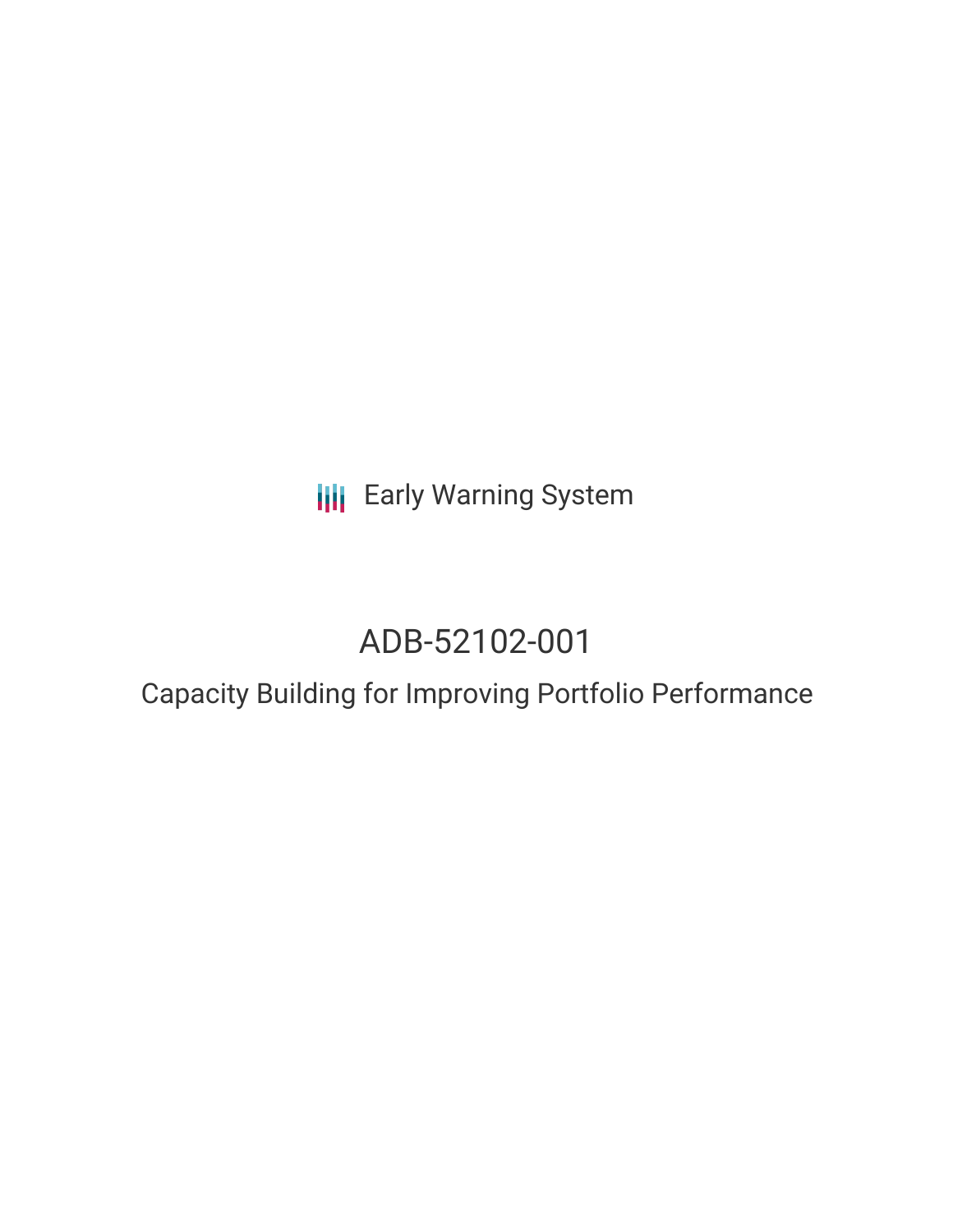

#### **Quick Facts**

| <b>Countries</b>               | Bangladesh                   |
|--------------------------------|------------------------------|
| <b>Financial Institutions</b>  | Asian Development Bank (ADB) |
| <b>Status</b>                  | Approved                     |
| <b>Bank Risk Rating</b>        | U                            |
| <b>Voting Date</b>             | 2018-08-09                   |
| <b>Borrower</b>                | Government of Bangladesh     |
| <b>Sectors</b>                 | Law and Government           |
| <b>Investment Type(s)</b>      | <b>Advisory Services</b>     |
| <b>Investment Amount (USD)</b> | $$1.50$ million              |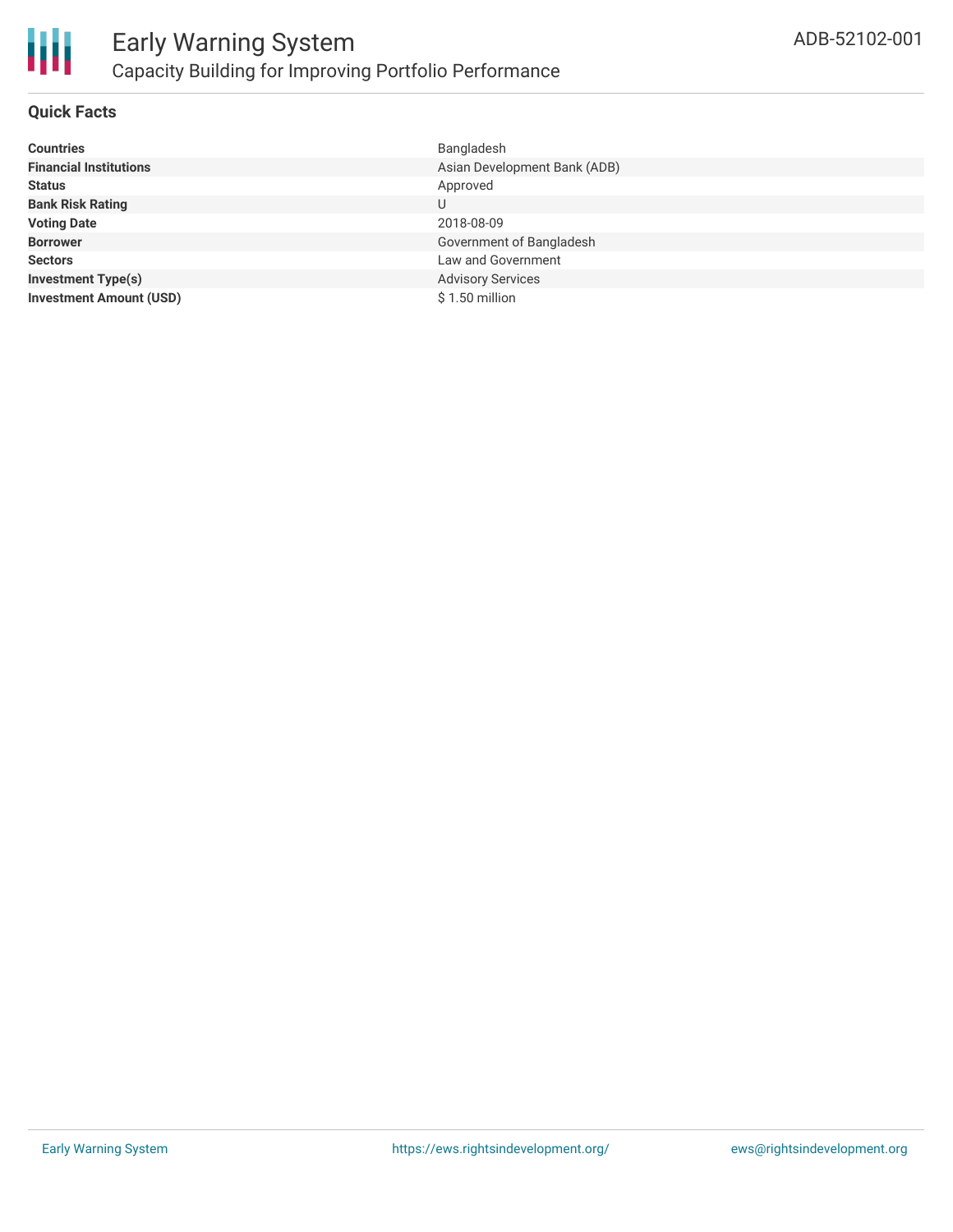

#### **Project Description**

According to ADB website, the transaction technical assistance (TRTA) facility will provide implementation support to a series of ongoing and ensuing projects. In addition, the facility will support capacity development of line ministries and executing agencies, and project review and monitoring for improving the portfolio performance. The TRTA facility builds on the lessons learned from the implementation of ongoing TA 8426-BAN: Capacity Building for Portfolio Management approved on 13 August 2013, which is closing on 31 December 2018. Scope of TA 8426 is limited to supporting portfolio review and monitoring, and short-term capacity development and trainings. The purpose, scope, implementation arrangements, costs, financing arrangements, and terms of references of the TRTA were discussed with the ERD. Key areas of support include portfolio-wide support, procurement capacity support, institutional capacity and governance, financial management and project implementation support.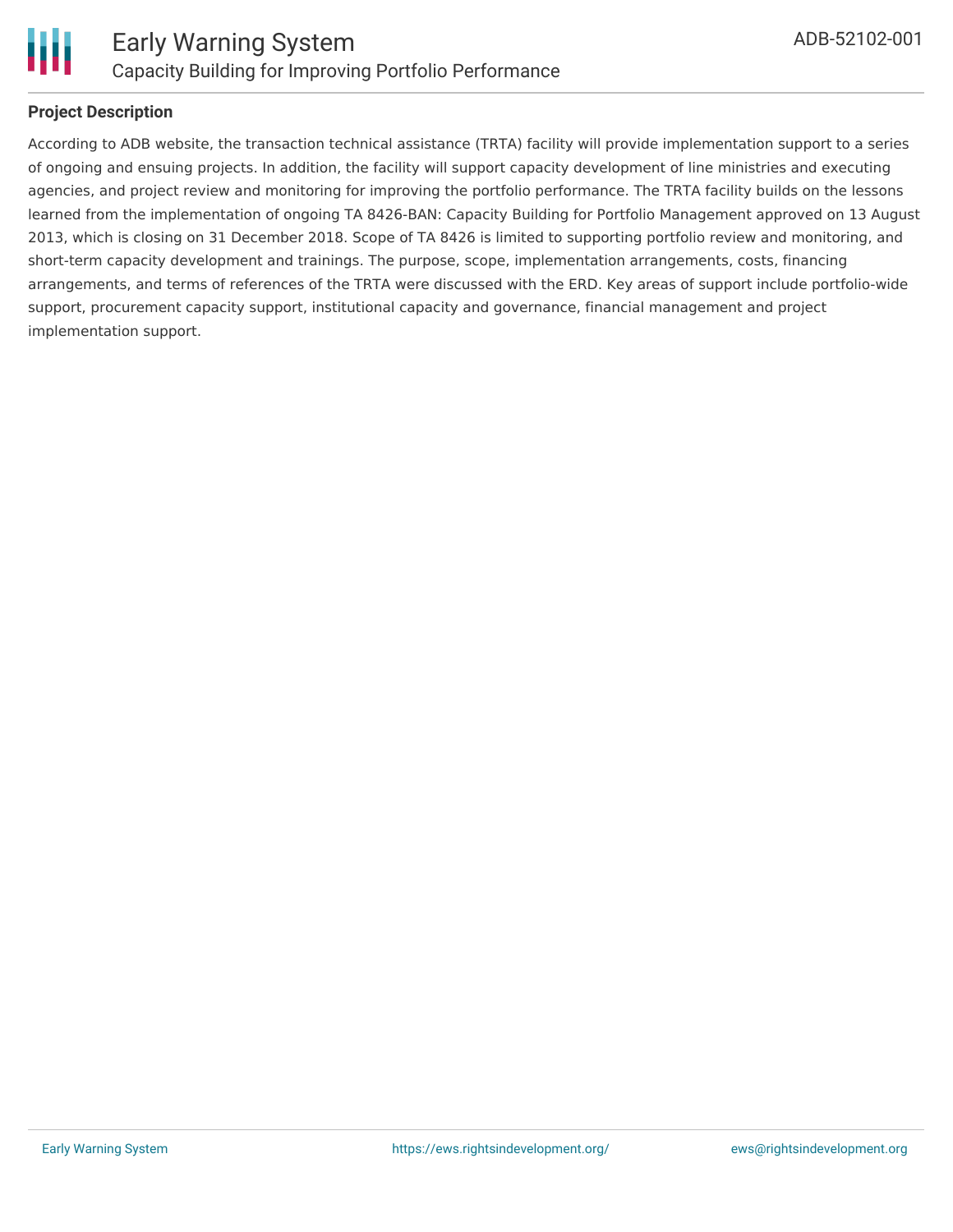

## Early Warning System Capacity Building for Improving Portfolio Performance

#### **Investment Description**

Asian Development Bank (ADB)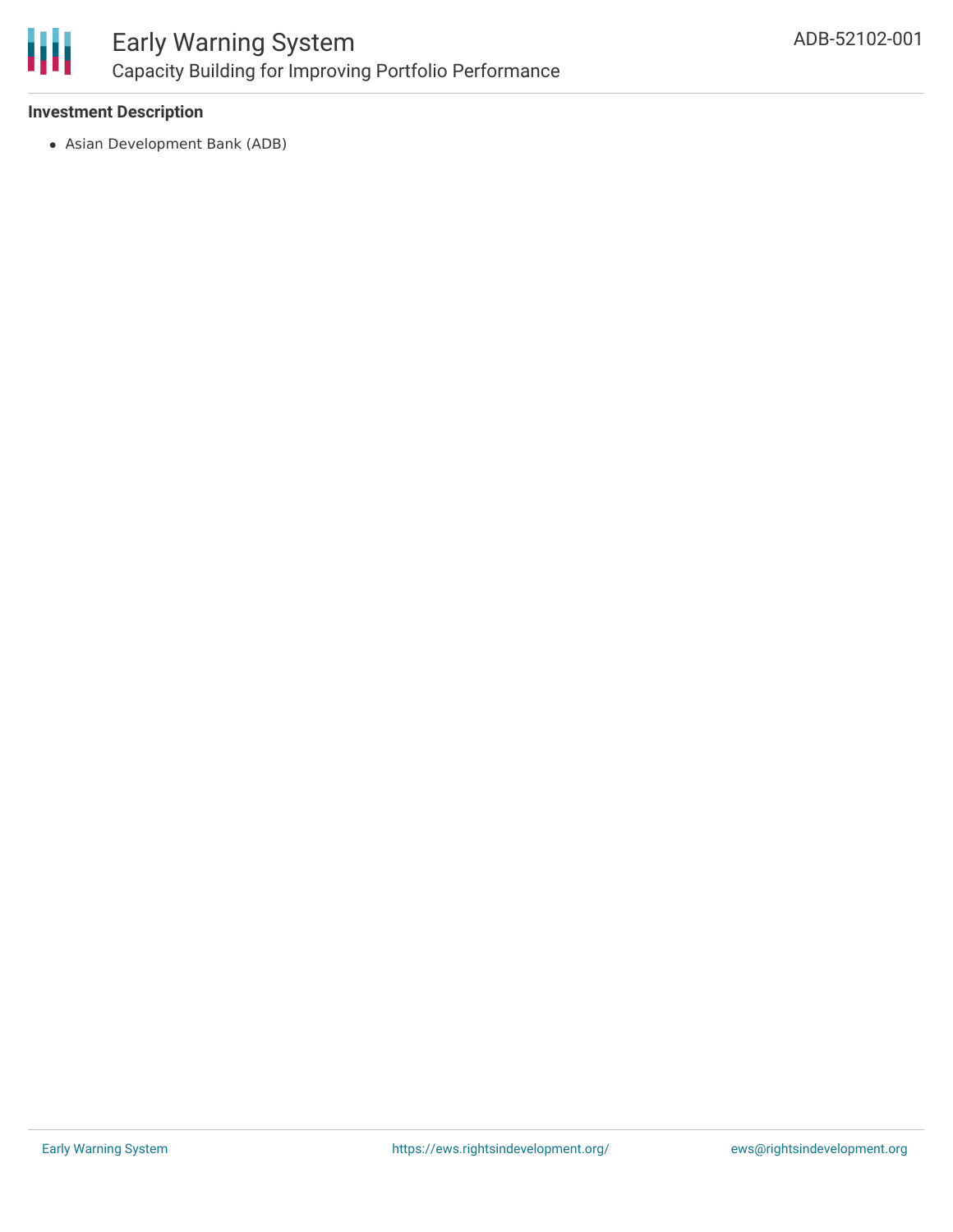

#### **Contact Information**

No contact information provided at the time of disclosure.

#### **ACCOUNTABILITY MECHANISM OF ADB**

The Accountability Mechanism is an independent complaint mechanism and fact-finding body for people who believe they are likely to be, or have been, adversely affected by an Asian Development Bank-financed project. If you submit a complaint to the Accountability Mechanism, they may investigate to assess whether the Asian Development Bank is following its own policies and procedures for preventing harm to people or the environment. You can learn more about the Accountability Mechanism and how to file a complaint at: http://www.adb.org/site/accountability-mechanism/main